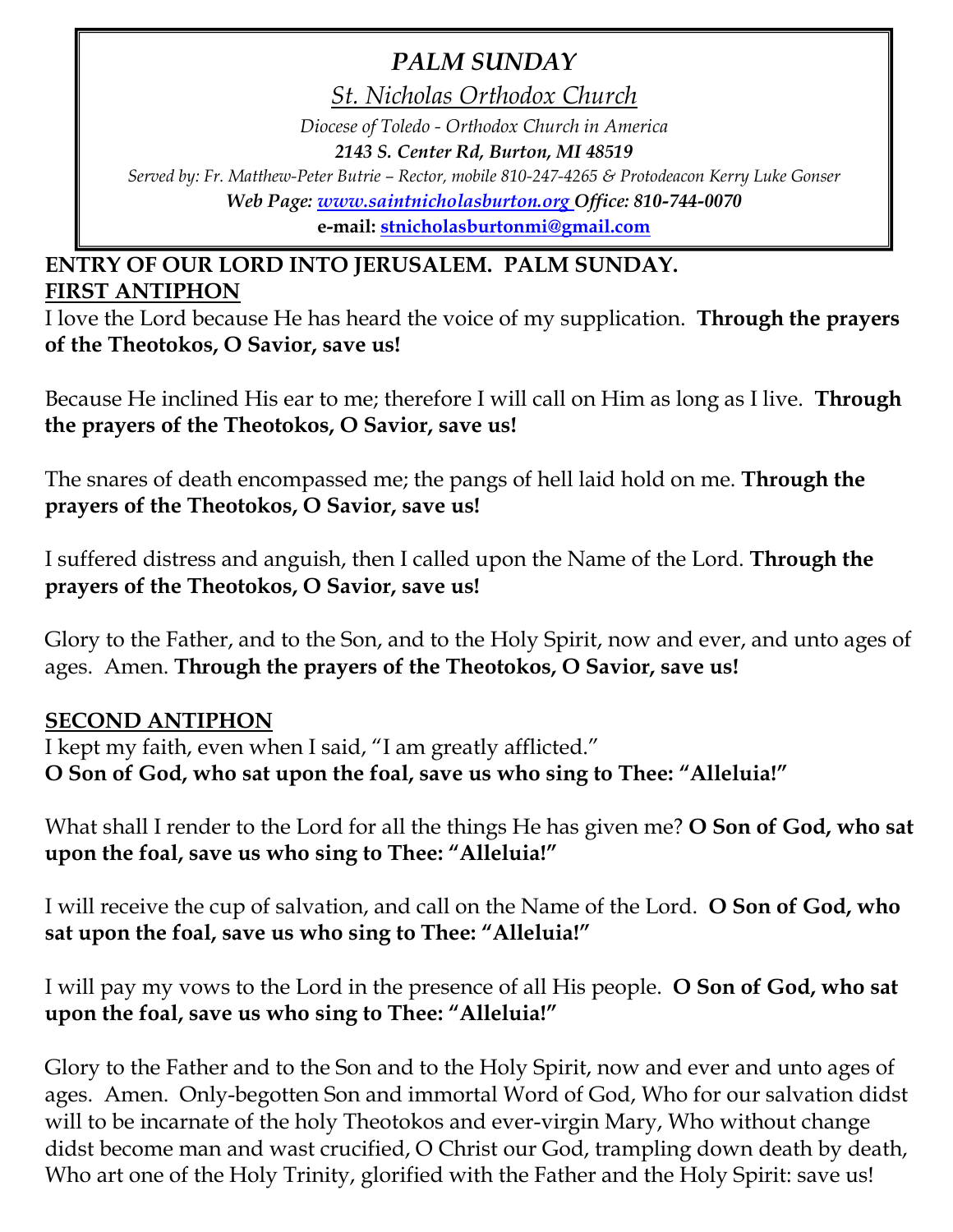# **THIRD ANTIPHON**

**O give thanks to the Lord, for He is good; for His mercy endures forever! (Tone 1)** By raising Lazarus from the dead before Thy Passion, / Thou didst confirm the universal resurrection, O Christ God./Like the children with the palms of victory, / we cry out to Thee, O Vanquisher of Death:/ "Hosanna in the highest! // Blessed is He that comes in the Name of the Lord!"

Let the house of Israel say: for He is good, for His mercy endures forever! (Tone 1) By raising Lazarus from the dead before Thy Passion, / Thou didst confirm the universal resurrection, O Christ God./Like the children with the palms of victory, / we cry out to Thee, O Vanquisher of Death:/ "Hosanna in the highest! // Blessed is He that comes in the Name of the Lord!"

Let the house of Aaron say: for He is good, for His mercy endures forever! (Tone 1) By raising Lazarus from the dead before Thy Passion, / Thou didst confirm the universal resurrection, O Christ God./Like the children with the palms of victory, / we cry out to Thee, O Vanquisher of Death:/ "Hosanna in the highest! // Blessed is He that comes in the Name of the Lord!"

**Let all those who fear the Lord say: for He is good, for His mercy endures forever! (Tone 1)** By raising Lazarus from the dead before Thy Passion, / Thou didst confirm the universal resurrection, O Christ God./Like the children with the palms of victory, / we cry out to Thee, O Vanquisher of Death:/ "Hosanna in the highest! // Blessed is He that comes in the Name of the Lord!"

## *Deacon:* Wisdom! Let us attend!

*Priest:* Blessed is He that comes in the name of "Lord"! We bless you from the house of the Lord! God is the Lord and has revealed Himself to us! O Son of God, Who sat upon the foal, save us who sing to You: Alleluia!

# **TROPARIA**

**(Tone 1)** By raising Lazarus from the dead before Thy Passion, / Thou didst confirm the universal resurrection, O Christ God. / Like the children with the palms of victory, / we cry out to Thee, O Vanquisher of Death: / "Hosanna in the highest! // Blessed is He that comes in the Name of the Lord!"

**(Tone 4)** When we were buried with Thee in baptism, O Christ God, / we were made worthy of eternal life by Thy Resurrection. / Now we praise Thee and sing: / "Hosanna in the highest! // Blessed is He that comes in the Name of the Lord!"

# **Glory to the Father and to the Son and to the Holy Spirit, now and ever and unto ages of ages. Amen.**

## **KONTAKION**

(**Tone 6)** Sitting on Thy throne in Heaven, / carried on a foal on earth, O Christ God, / accept the praise of angels and the songs of children, who sing:// "Blessed is He Who comes to recall Adam!"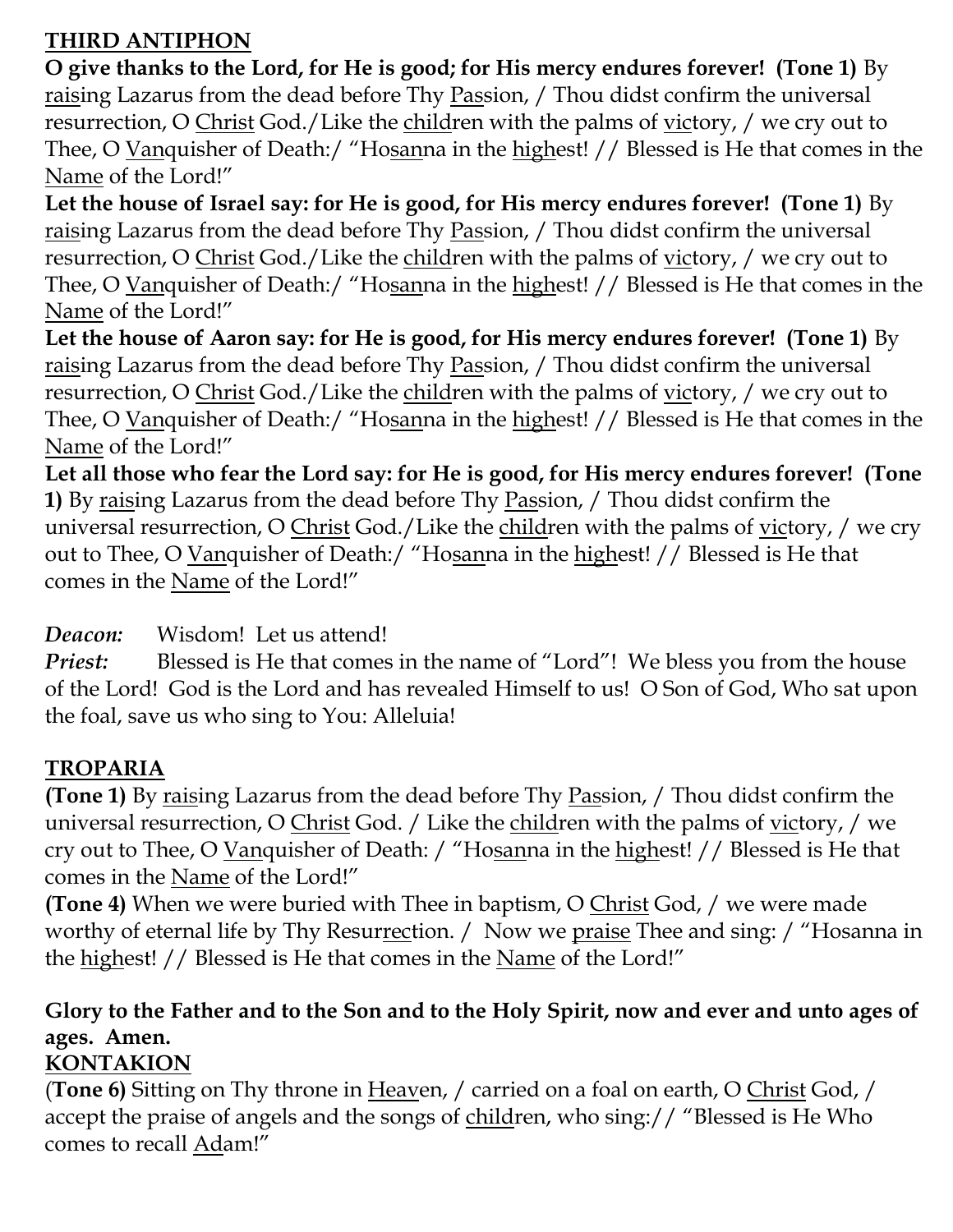## *The Prokeimenon in the Fourth Tone:* **Blessed is He that comes in the name of Lord! / God is the Lord and has revealed Himself to us!**

*v:* **O give thanks to the Lord, for He is good; for His mercy endures forever! THE EPISTLE OF THE APOSTLE PAUL TO THE PHILIPPIANS (4:4-9)** Brethren: Rejoice in the Lord always; again I will say, Rejoice. Let all men know your forbearance. The Lord is at hand. Have no anxiety about anything, but in everything by prayer and supplication with thanksgiving let your requests be made known to God. And the peace of God, which passes all understanding, will keep your hearts and your minds in Christ Jesus. Finally, brethren, whatever is true, whatever is honorable, whatever is just, whatever is pure, whatever is lovely, whatever is gracious, if there is any excellence, if there is anything worthy of praise, think about these things. What you have learned and received and heard and seen in me, do; and the God of peace will be with you.

## *Alleluia, Tone 1*

*v:* **O sing to the Lord a new song, for He has done marvelous things!** *v:* **All the ends of the earth have seen the salvation of our God.**

**THE HOLY GOSPEL ACCORDING TO JOHN (12:1-18)** Six days before the Passover, Jesus came to Bethany, where Lazarus was, whom Jesus had raised from the dead. There they made him a supper; Martha served, and Lazarus was one of those at table with him. Mary took a pound of costly ointment of pure nard and anointed the feet of Jesus and wiped his feet with her hair; and the house was filled with the fragrance of the ointment. But Judas Iscariot, one of his disciples (he who was to betray him), said, "Why was this ointment not sold for three hundred denarii and given to the poor?" This he said, not that he cared for the poor but because he was a thief, and as he had the money box he used to take what was put into it. Jesus said, "Let her alone, let her keep it for the day of my burial. The poor you always have with you, but you do not always have me." When the great crowd of the Jews learned that he was there, they came, not only on account of Jesus but also to see Lazarus, whom he had raised from the dead. So the chief priests planned to put Lazarus also to death, because on account of him many of the Jews were going away and believing in Jesus. The next day a great crowd who had come to the feast heard that Jesus was coming to Jerusalem. So they took branches of palm trees and went out to meet him, crying, "Hosanna! Blessed is he who comes in the name of the Lord, even the King of Israel!" And Jesus found a young ass and sat upon it; as it is written, "Fear not, daughter of Zion; behold, your king is coming, sitting on an ass's colt!" His disciples did not understand this at first; but when Jesus was glorified, then they remembered that this had been written of him and had been done to him. The crowd that had been with him when he called Lazarus out of the tomb and raised him from the dead bore witness. The reason why the crowd went to meet him was that they heard he had done this sign.

*Instead of "It is truly meet …," we sing:* God is the Lord and has revealed Himself to us! / Celebrate the feast and come with gladness! / Let us magnify Christ with palms and branches, / singing: "Blessed is He that comes in the Name of the Lord!"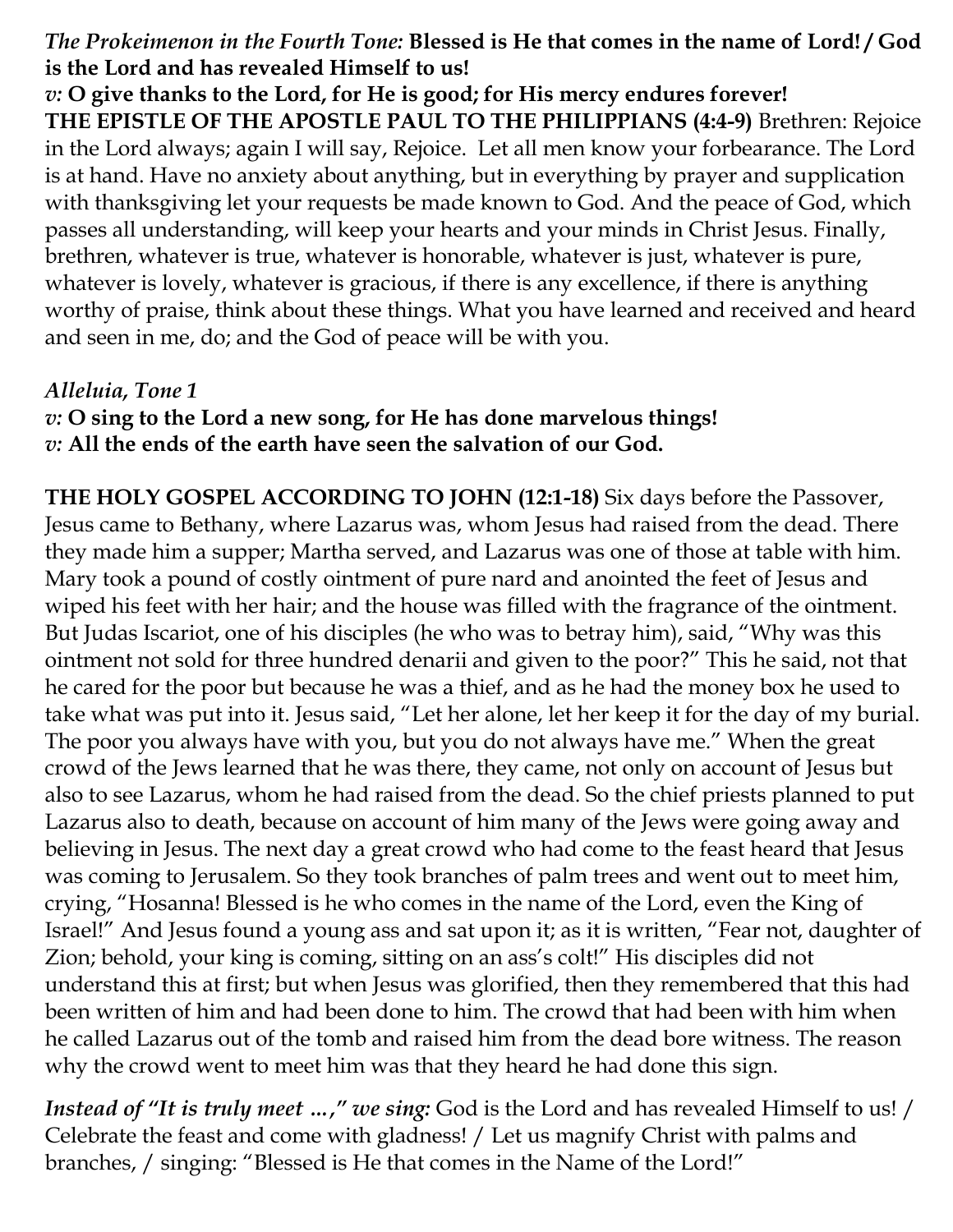**COMMUNION HYMN** Blessed is He that comes in the Name of the Lord! God is the Lord and has revealed Himself to us! Alleluia, Alleluia, Alleluia!

*Instead of "We have seen the True Light…" we sing:*

**(Tone 1)** By raising Lazarus from the dead before Thy Passion, / Thou didst confirm the universal resurrection, O Christ God./Like the children with the palms of victory, / we cry out to Thee, O Vanquisher of Death:/ "Hosanna in the highest! // Blessed is He that comes in the Name of the Lord!"

### **Palm Sunday**

Palm Sunday is the celebration of the triumphant entrance of Christ into the royal city of Jerusalem. He rode on a colt for which He Himself had sent, and He permitted the people to hail Him publicly as a king. A large crowd met Him in a manner befitting royalty, waving palm branches and placing their garments in His path. They greeted Him with these words: "Hosanna! Blessed is he who comes in the name of the Lord, even the King of Israel! (John 12:13).

This day together with the raising of Lazarus are signs pointing beyond themselves to the mighty deeds and events which consummate Christ's earthly ministry. The time of fulfillment was at hand. Christ's raising of Lazarus points to the destruction of death and the joy of resurrection which will be accessible to all through His own death and resurrection. His entrance into Jerusalem is a fulfillment of the messianic prophecies about the king who will enter his holy city to establish a final kingdom. "Behold, your king is coming to you, humble, and mounted on an ass, and on a colt, the foal of an ass" (Zech 9:9).

Finally, the events of these triumphant two days are but the passage to Holy Week: the "hour" of suffering and death for which Christ came. Thus the triumph in a earthly sense is extremely short-lived. Jesus enters openly into the midst of His enemies, publicly saying and doing those things which mostly enrage them. The people themselves will soon reject Him. They misread His brief earthly triumph as a sign of something else: His emergence as a political messiah who will lead them to the glories of an earthly kingdom. **Our Pledge**

The liturgy of the Church is more than meditation or praise concerning past events. It communicates to us the eternal presence and power of the events being celebrated and makes us participants in those events. Thus the services of Lazarus Saturday and Palm Sunday bring us to our own moment of life and death and entrance into the Kingdom of God: a Kingdom not of this world, a Kingdom accessible in the Church through repentance and baptism.

On Palm Sunday palm and willow branches are blessed in the Church. We take them in order to raise them up and greet the King and Ruler of our life: Jesus Christ. We take them in order to reaffirm our baptismal pledges. As the One who raised Lazarus and entered Jerusalem to go to His voluntary Passion stands in our midst, we are faced with the same question addressed to us at baptism: "Do you accept Christ?" We give our answer by daring to take the branch and raise it up: "I accept Him as King and God!"

Thus, on the eve of Christ's Passion, in the celebration of the joyful cycle of the triumphant days of Lazarus Saturday and Palm Sunday, we reunite ourselves to Christ, affirm His Lordship over the totality of our life, and express our readiness to follow Him to His Kingdom: ... that I may know him and the power of his resurrection, and may share his sufferings, becoming like him in his death, that if possible I may attain the resurrection from the dead (Philippians 3:10-11). **Very Rev. Paul Lazor**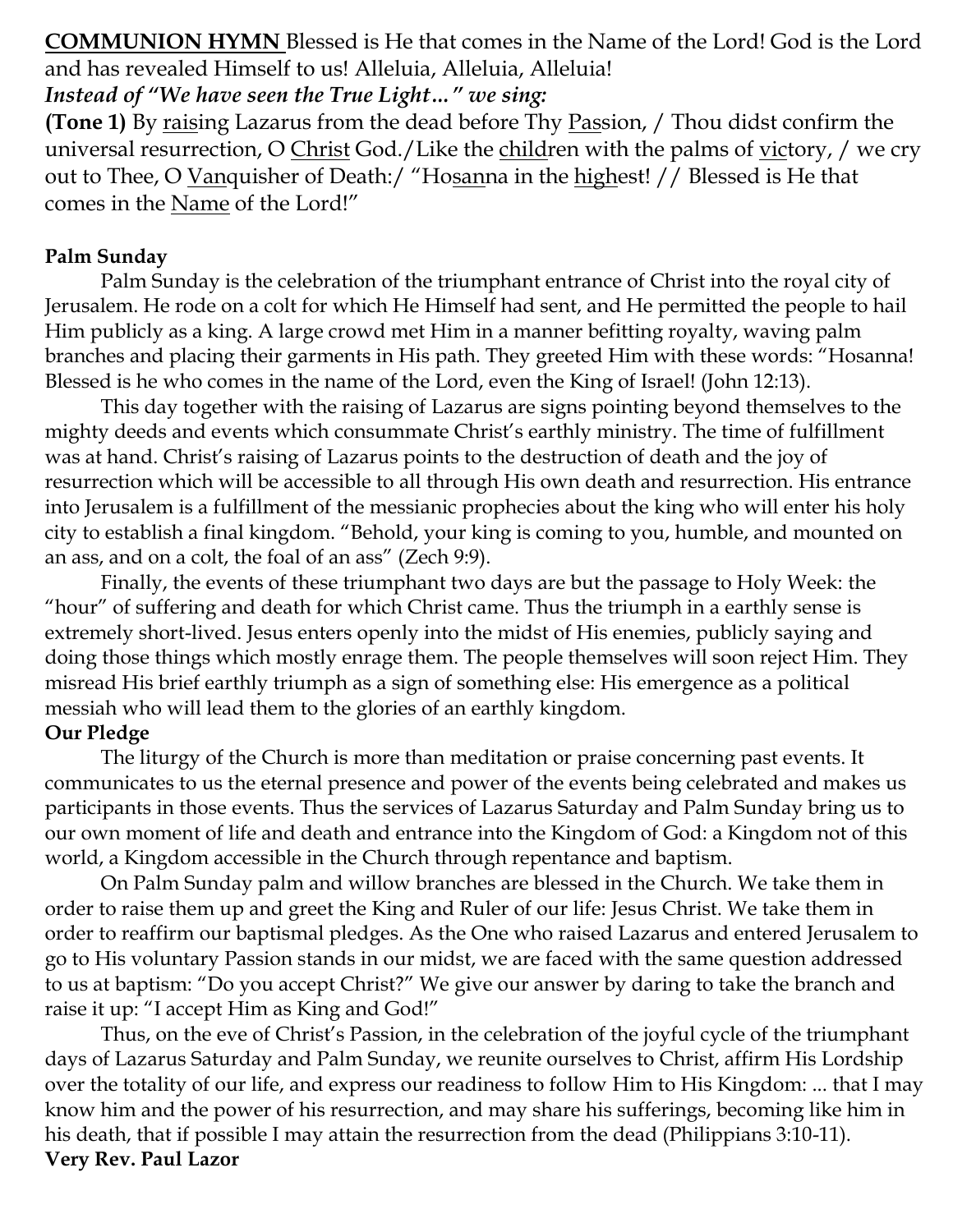April 12, 2020 န္း တန္ဆိုးက သန္တြာေတြရွိေတြကို ေတြမွ်ာေတြမွ်ာေတြမွ်ာေတြမွ်ာေတြမွ်ာ တန္တိုက တန္တြာေတြမွ်ာ တန္တိုက

### **CANDLE INTENTIONS FOR THE HEALTH AND BLESSINGS OF**

Fr. Tom, Fr. Don, Fr. Paul, Fr. Anthony, Fr. Robert, Aaron, Milica, Calvin, Larry, Helen, Angelo, Joan, Peggy, Bob, Angelo, Christine, Dorothy, Anna, Irene, Allen, Deborah, Luba, Kosta, Stojan, Mira, Bosa, Christopher, Allison, Jeanette, Katheryn, Joseph, Ted, Marlene, Gladys, all the parishioners at St. Nicholas Church, my family and friends.

Special Intention Joe Tome



#### **WELCOME to all our friends and visitors who are joining us via our YouTube channel:** *[St Nicholas Orthodox](https://www.youtube.com/channel/UC59tV-Re443z-GCoETAUvfA)  [Church Burton.](https://www.youtube.com/channel/UC59tV-Re443z-GCoETAUvfA)*

#### **MAKE YOUR FAITHFUL GIVING EASY AND CONVENIENT WITH GIVELIFY**



You can now donate to St. Nicholas with an app on your phone & as always on our website by <https://saintnicholasburton.org/> Go to the website and on the home page click on the box **Give now with Givelify** which will walk you through the donation process: this is a secure site. You can then fill in the requested information and make your donation. You can donate toward any fund even coffee hour. If you want to split a donation between different areas just include a memo indicating how you would like the funds applied.

**LENTEN PRAYER PARTNER** Pray for your prayer partner throughout Lent especially. At Pascha you may want to let them know you were praying for them with a card or note.

#### **KEEPING IN TOUCH WITH THOSE IN NURSING HOMES AND ASSISTED LIVING FACILITIES To aid in your outreach, here is a listing of their addresses:**

| <b>Helen Ashmun</b>   | 4436 Beecher Rd.                                         | <b>Flint, MI 48532</b>       |
|-----------------------|----------------------------------------------------------|------------------------------|
| <b>Larry Bladecki</b> | 409 15th Street                                          | <b>Bay City, MI 48708</b>    |
| <b>Anna Branoff</b>   | Grand Blanc Fields 12628 Pagels Dr Grand Blanc, MI 48439 |                              |
| <b>Gladys Edwards</b> | 2 Harbor Dr.                                             | <b>St. Clair, MO 63077</b>   |
| <b>Paul Ellis</b>     | 2360 Stonebridge Dr.                                     | <b>Flint, MI 48532</b>       |
| Vasilka Karatza       | <b>Regency 1330 Grand Pointe Ct</b>                      | <b>Grand Blanc, MI 48439</b> |
| <b>Jo Sredich</b>     | Magnolia House 4134 N. State Rd.                         | Davison, MI 48423            |

#### **FROM THE PARISH COUNCIL**

There are presently two suggested ways to continue your stewardship without interruption: 1) by writing a check to St. Nicholas Orthodox Church and sending it to the parish address: 2143 S Center Rd, Burton, MI 48519; or

2) by donating online on our parish website <https://saintnicholasburton.org/> Go to the website and on the home page click on the box **Give now with Givelify** which will walk you through the donation process: this is a secure site. You can then fill in the requested information and make your donation.

In advance, we thank you for your ongoing support that will ensure a quick return to normal parish life as soon as possible. Be assured of our prayers and our constant attention to your needs and the needs of all our parish. **– St. Nicholas Parish Council**